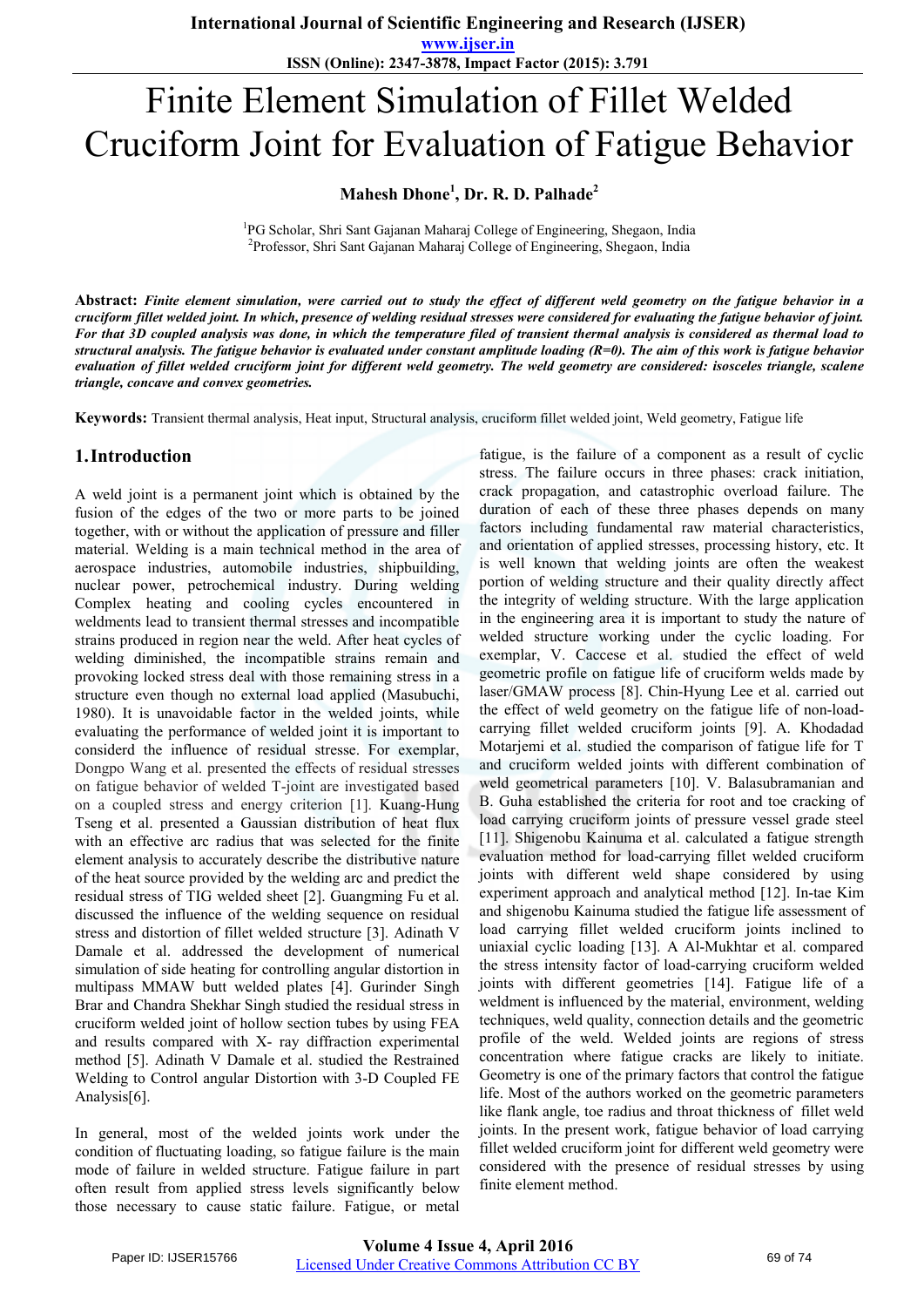**ISSN (Online): 2347-3878, Impact Factor (2015): 3.791**

## **2.Joint Preparation**

A cruciform joint is prepared among three members, with two members located approximately at right angle to the third member in the form of a sign +. In the present work mild steel plate (200 mm  $\times$  30 mm  $\times$  5 mm) is considered. The cruciform joint was prepared by using manual metal arc welding technique. All three members have same dimensions as shown in figure (1-a). Model prepared for different weld geometry as shown in figure (1-b). During welding operation, heat is produced to join the working plates which also increase the temperature in the joint. The temperature affect the properties of mild steel plates, in this study temperature dependent thermal and mechanical properties of mild steel were considered [6] shown in table (1). The properties of welding material were considered same as working material except the yield stress and ultimate stress shown in table (2). Fillet welded cruciform joint for Isoscales triangle, scalene triangle leg length along main plate, scalene triangle leg lemgth along attached plate, concave and convex geometry referred as T, S1, S2, CC and CV throught out the work.







| <b>Table 1:</b> Thermal and Mechanical properties of Mild steel [6] |             |                             |                   |            |                                     |
|---------------------------------------------------------------------|-------------|-----------------------------|-------------------|------------|-------------------------------------|
| Temp<br>$(^{\circ}C)$                                               | K<br>(W/mK) | Specific<br>Heat<br>(J/KgK) | Poison's<br>ratio | E<br>(Gpa) | α<br>$(10^{-6}/$<br>$\rm ^{\circ}C$ |
| $\Omega$                                                            | 51.9        | 450                         | 0.2786            | 200        | 10                                  |
| 100                                                                 | 51.1        | 499.2                       | 0.3095            | 200        | 11                                  |
| 300                                                                 | 46.05       | 5655                        | 0.331             | 200        | 12                                  |
| 450                                                                 | 41.05       | 630.5                       | 0.338             | 150        | 13                                  |
| 550                                                                 | 37.5        | 705.5                       | 03575             | 110        | 14                                  |
| 600                                                                 | 35.6        | 773.3                       | 0.3738            | 88         | 14                                  |
| 720                                                                 | 30.64       | 1080.4                      | 0.3738            | 20         | 14                                  |
| 800                                                                 | 26          | 931                         | 0.4238            | 20         | 15                                  |
| 1450                                                                | 29.45       | 437.93                      | 0.4738            | 2          | 15                                  |
| 1510                                                                | 29.7        | 400                         | 0.499             | 0.2        | 15.3                                |
| 1580                                                                | 29.7        | 735.25                      | 0.499             | 0.00002    | 15.4                                |
| 5000                                                                | 42.2        | 400                         | 0.499             | 0.00002    | 15.5                                |

| Table 2: Mechanical properties |  |
|--------------------------------|--|
|--------------------------------|--|

|               | <b>Yield Stress</b><br>(MPa) | Ultimate Stress (MPa) |
|---------------|------------------------------|-----------------------|
| Mild Steel    | 371                          | 508                   |
| Weld material | 386                          | 518                   |

## **3.Fatigue Behavior of Cruciform Joint**

The fatigue behavior of load carrying cruciform welded joint for different weld geometry was investigated by considering the presence of residual stress. The cruciform joint was modeled in finite element program and simulation was done for different weld geometry.

#### **3.1 Finite element Method**

Finite element method is one of the accurate engineering technique is use in research work and in industry for analysis of actual problems. In this work welding simulation was done by using commercially available finite element program i.e. ANSYS15. For the Fatigue analysis, coupled analysis were done in which the first transient thermal analysis was done and then temperature field taken as imported thermal load with external cyclic load to performed fatigue analysis.

### **3.1.1 Transient thermal analysis**

The cruciform weld joint of mild steel plates was modeled using an ANSYS 15 workbench design module. Figure 2 (a) shows the meshed isometric view of the cruciform joint. The element considerd is SOLID90. It is a higher order version of the 3-D eight node thermal element (SOLID70). The element has 20 nodes with a single degree of freedom, temperature, at each node. The 20-node elements have compatible temperature shapes and are well suited to model curved boundaries. The 20-node thermal element as shown in figure 2 (b), is applicable to a 3-D, steady-state or transient thermal analysis. Boundary conditions are applied for transient thermal analysis because the heat applied to the surface of model the amount of heat it get liberated by convection and radiation to surrounding area. In this work the initial temperature of working plate is 30°C and the combined convection and radiation film coefficient, h=15W/m2-k [6] is used on the total area of working plate except the surface of welding path as shown in figure 3(a) with ambient temperature of 30°C.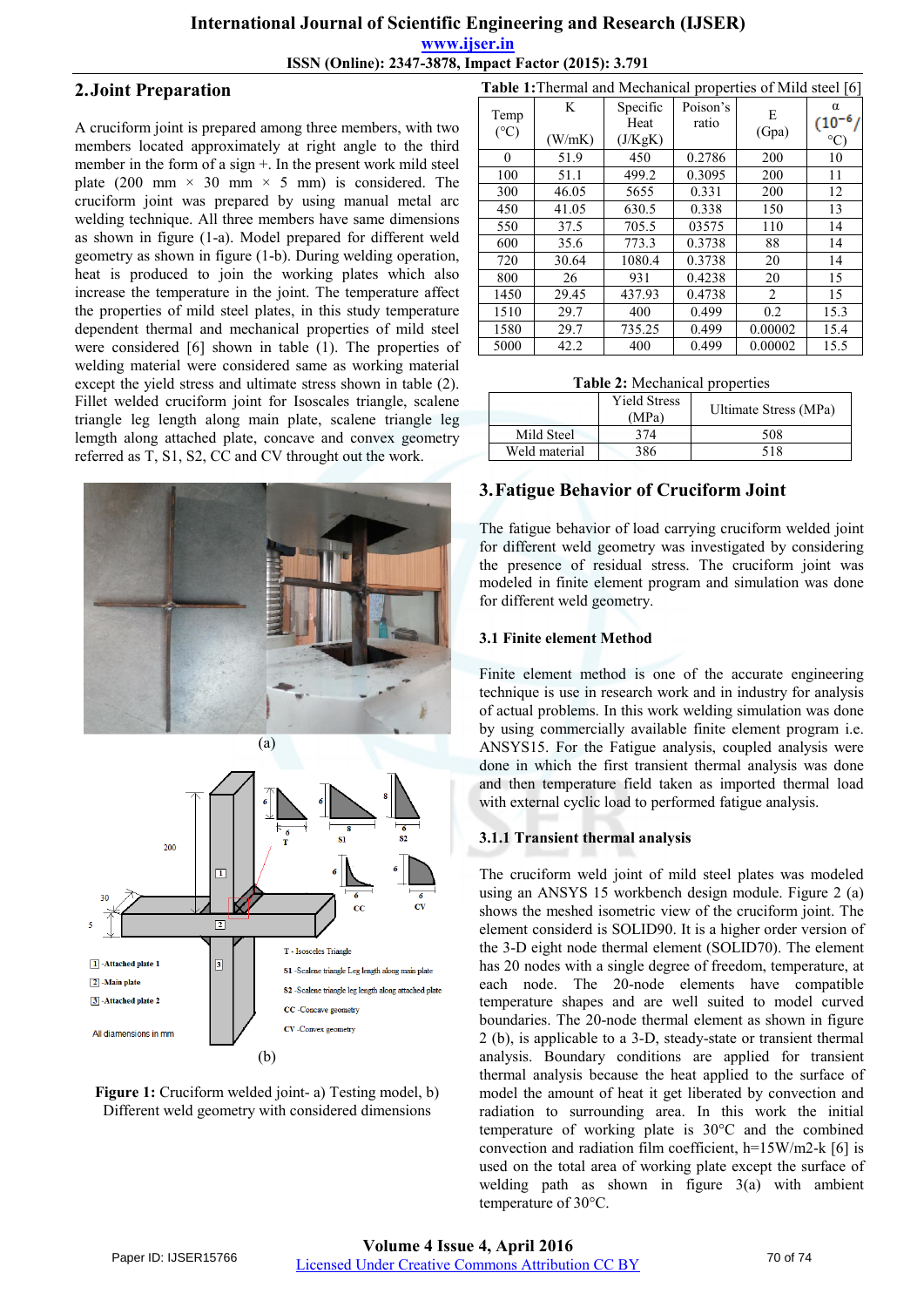#### **International Journal of Scientific Engineering and Research (IJSER)**

**www.ijser.in**

**ISSN (Online): 2347-3878, Impact Factor (2015): 3.791**



**Figure 2: (a)** Quadratic Meshing used for joint, **(b)**Transient Thermal Element SOLID90 Thermal load is applied along the welding path

The most important welding parameter were considered for thermal load which are given in table (3). A thermal load in welding continuous travelling along the specific path on top of splited surfaces were fusion process take place as shown in figure 3 (b). In the analysis, the moving heat source is simplified by considering that the welding arc stayed at an element with constant specific surface heat flux and then moved to the next surface at the end of the load step. Time taken for each load step on the basis of welding speed. Time taken to cool the weld joint up to ambient temperature. After completion of each weld fillet 90 seconds interval was taken as manual handling, remove slag in joint and minimize temperature to avoid distortion. The amount of moving surface heat flux is calculate by using the Gaussian distributed heat source relation shown in eq. (1) [6].

$$
q(r) = \frac{a_0}{\pi R^2} exp^{(-\frac{3r^2}{R^2})} (1)
$$

Where  $q(r)$  is heat flux, Q is heat input, r is distance from the heat source center, R radius of heating spot.

| Current<br>(I) | Volt.<br>(V) | Effi.<br>(%) | Welding<br>Speed<br>$\text{(mm/s)}$ | Heat input<br>(W) |
|----------------|--------------|--------------|-------------------------------------|-------------------|
|                | 35           | 0.75         |                                     | 3150              |

**Table 3:** Welding parameters by experiment

![](_page_2_Figure_10.jpeg)

Thermal load applied on weld path

After calculating the temperature distribution on cruciform welded joint, this temperature field was applied to the structural model as a internal thermal load with cyclic loading. Figure (4) shows the temperature distribution during welding operation of fillet welded cruciform joint for T weld geometry by manual metal arc welding. The maximum

temperature were generated in cruciform joint with concave geometry (CC) shown in figure (5).

![](_page_2_Figure_14.jpeg)

**Figure 4:** Temperature at 3sec during fillet 1 in T geometry

![](_page_2_Figure_16.jpeg)

**Figure 5:** Tepmperature distribution in joint during fillet (1- 4) up to room temperature.

#### **3.2.2 Structural Analysis**

In structural analysis the thermal element SOLID90 is replaced by the SOLID186 as shown in figure (6). It is a higher order 3-D 20-node solid element that exhibits quadratic displacement behavior. The element is defined by 20 nodes having three degrees of freedom per node: translations in the nodal x, y, and z directions. The element supports plasticity, hyperelasticity, creep, stress stiffening, large deflection, and large strain capabilities. It also has mixed formulation capability for simulating deformations of nearly incompressible elastoplastic materials, and fully incompressible hyperelastic materials.

![](_page_2_Figure_20.jpeg)

**Figure 6:** Strucural Element SOLID186

The boundary condition was applied at the attached plate 2 and Load applied at the end of attached plate1 shown in figure (7) to calculate the Equivalent stress for different loading conditions. This Equivalent stress further used in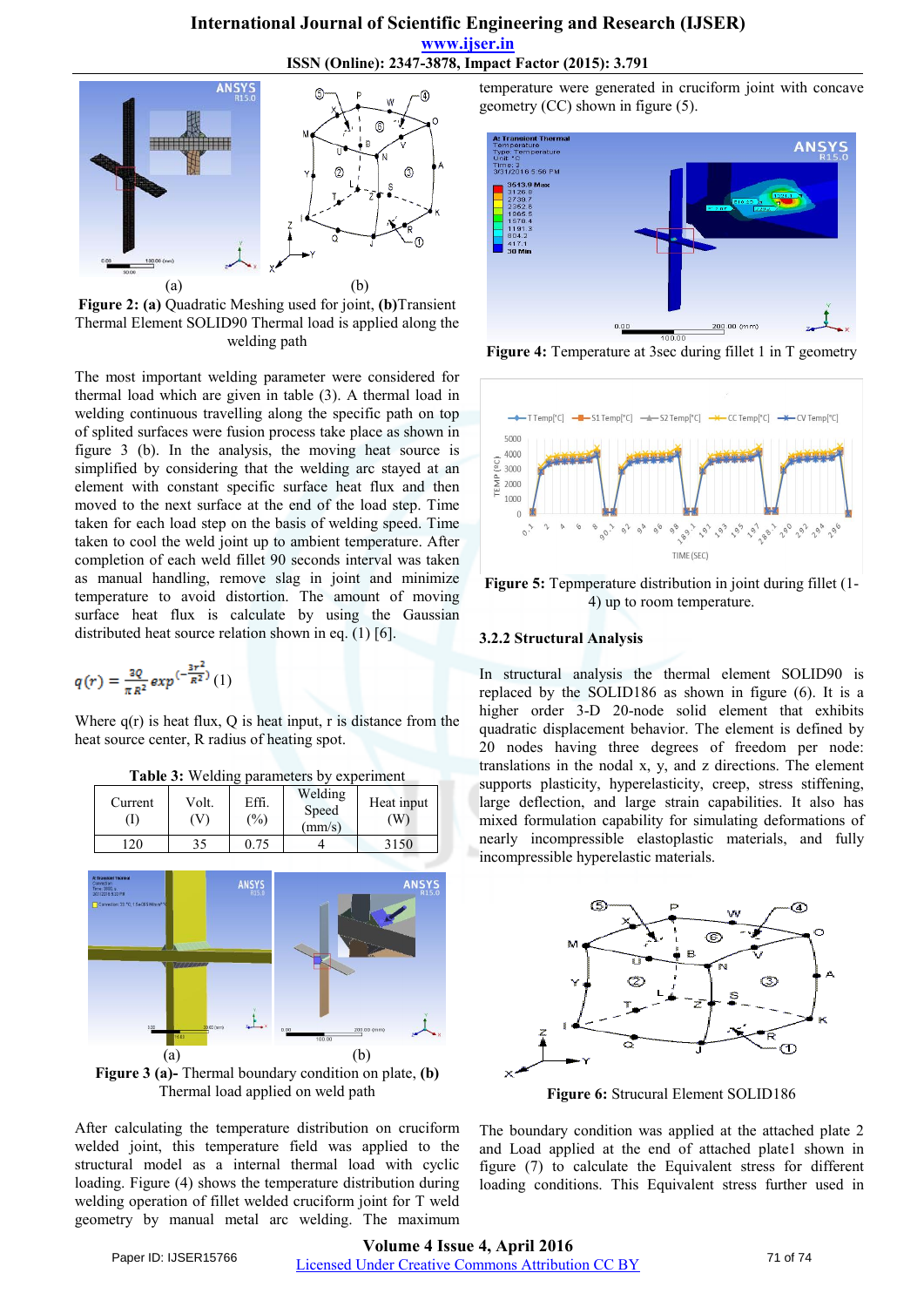**www.ijser.in ISSN (Online): 2347-3878, Impact Factor (2015): 3.791**

fatigue analysis to evaluate the fatigue life of load carrying fillet welded cruciform joint.

![](_page_3_Figure_3.jpeg)

#### **3.2.3 Fatigue Analysis**

Fatigue behavior of engineering component can calculate with the help of three basic approaches which are Stress-life Approach, Strain-Life approach, Linear elastic fracture mechanics approach. Fatigue failures are typically characterized as either low-cycle (<1000 cycle) or high cycle (>1000 cycles) as shown in figure (11). In the present work S-N approach is used. In S-N approach S' stands for the cyclic stress range while 'N' represents the number of cycles to failure. With the help of S-N approach total life of model including the crack initiation to crack propagation is calculate. The stress range applied was constant amplitude nature (R=0). Equivalent stress range component is consider on the basis of von-mises failure theory. There are four different mean stress theories can used to evaluate the fatigue behavior of components as shown in figure (8). In the present work Goodman mean stress correction theory is considerd to calculate the fatigue life. Fatigue data of material is considered on the basis of relation between the ultimate strength and endurance limit of the material [15-16].

![](_page_3_Figure_6.jpeg)

### **4.Results**

#### **4.1 S-N Curve for Different Weld Geometry**

Fillet welded cruciform joint for S2 geometry work under the maximum loading condition and weld joint with CC geometry failed at minimum load . Figures (9-13) shows the stress versus fatigue life of cruciform welded joint with load for considered geometry.

![](_page_3_Figure_10.jpeg)

![](_page_3_Figure_11.jpeg)

![](_page_3_Figure_12.jpeg)

Figure 10: S-N curve for S1 geometry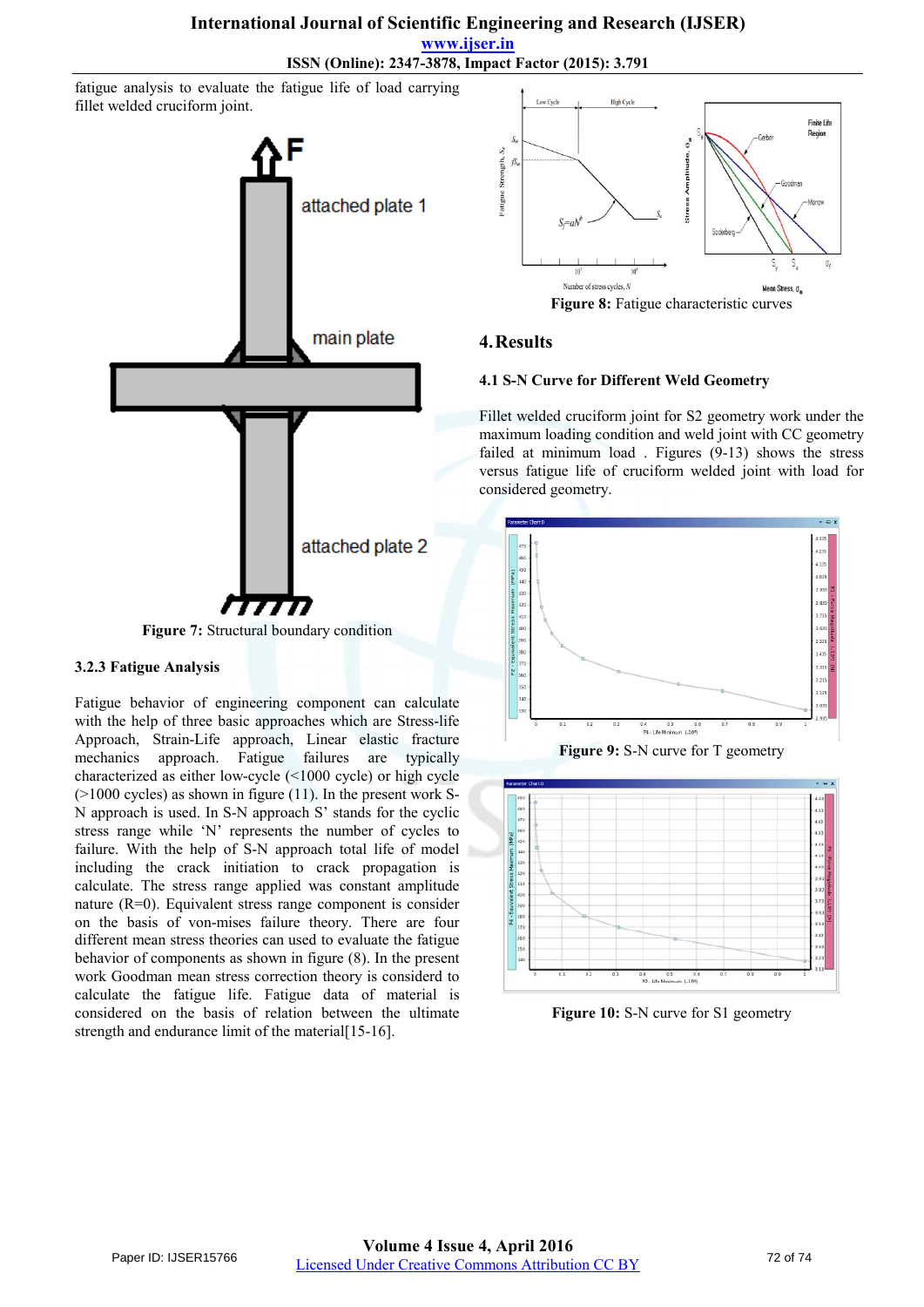## **International Journal of Scientific Engineering and Research (IJSER) www.ijser.in ISSN (Online): 2347-3878, Impact Factor (2015): 3.791**

![](_page_4_Figure_1.jpeg)

**Figure 11:** S-N curve for S2 geometry

![](_page_4_Figure_3.jpeg)

Figure 12: S-N curve for CC geometry

![](_page_4_Figure_5.jpeg)

**Figure 13:** S-N curve for CV geometry

#### **4.2 Result compared at common load condition**

From the S-N curves it shows that the joint with concave geometry failed to early as compared to the other geometry because of the minimum weld material deposition. The range of load sustain for (1000-1000000 cycles) is 14 KN-20.5KN which is too less as compared to other geometry. Figure (14) shows the fatigue life against the cyclic loading.

![](_page_4_Figure_9.jpeg)

**Figure 14:** Fatigue life against applied load range

#### **4.3 Fatigue Failure Region in Joints**

Fillet welded cruciform joint for T, CC, CV geometry failed at weld root region ,joint with S1 and S2 geometry failed at weld toe region. Figure (15) shows the failure region in joints. Load applied for T, S1, S2, CC, CV is 43 KN, 46 KN, 48 KN, 20 KN, 47 KN. This are maximum load range taken from S-N curve of all geometry.

![](_page_4_Figure_13.jpeg)

Figure 15: Failure regions for different geometry

## **5.Conclusion**

In this study, the fatigue behavior of fillet welded cruciform joint for different weld geometry has been studied. On the basis of results and discussion, the following conclusions to be drawn are as follows:

- 1.The fatigue strength of joint with scalen triangle geometry and convex geometry was higher than the triangular geometry.
- 2.The geometry having scalen triangle along attached plate (S2) gives better fatigue strength compared with these joints.
- 3.The concave geometry for considered design value gives less performance in fatigue loading conditions.
- 4.Cruciform joint for I, CC and CV failed at weld root region.
- 5.Joint with S1 and S2 failed at weld toe region.